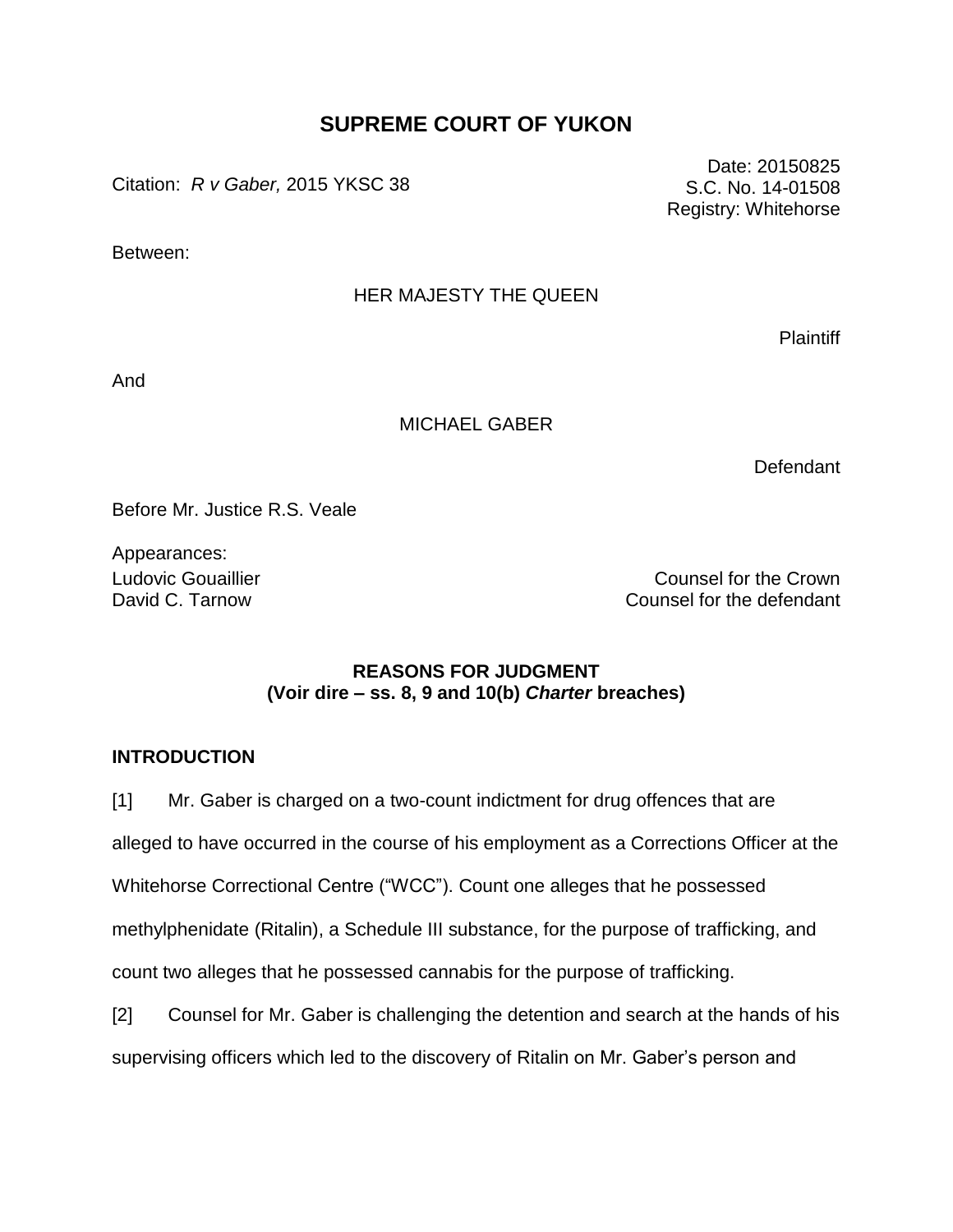cannabis in his vehicle. He says Mr. Gaber"s ss. 8, 9 and 10(b) *Charter* rights were infringed and he seeks to exclude the recovered drugs from evidence under s. 24(2).

[3] The Crown concedes that the search of Mr. Gaber's vehicle was not lawful, however he argues against the s. 24(2) remedy and says that the marijuana found in that location should be admissible as evidence. He takes the position that no *Charter* rights were breached in the discovery of the Ritalin. The Crown is not seeking to introduce any of the statements made by Mr. Gaber to his supervising officers.

[4] For the reasons that follow, I order that the cannabis shall be excluded as evidence and that the Ritalin is admissible.

#### **BACKGROUND**

[5] The Crown called three witnesses on this *voir dire*: Deputy Superintendent of Operations, Geoff Wooding; Superintendent Jayme Curtis; and Blaine Demchuk, a Manager of Correctional Services. The following facts are not really in dispute. Given the Crown"s position, none of the statements given to corrections staff are admissible for the truth of their contents, although some of what Mr. Gaber said was introduced as part of the narrative.

[6] Mr. Gaber arrived at the WCC for a scheduled work shift at 2:30 p.m. on December 26, 2013. On his entrance into the facility, he was met by D/Supt. Wooding who immediately brought him into a boardroom with Supt. Curtis.

[7] D/Supt. Wooding and Supt. Curtis had information that Mr. Gaber was involved in providing "contraband" to WCC inmates. This information had initially been relayed to Blaine Demchuk by an inmate whose identity is protected by informer privilege. The evidence of the witnesses was unclear about whether the suspected contraband was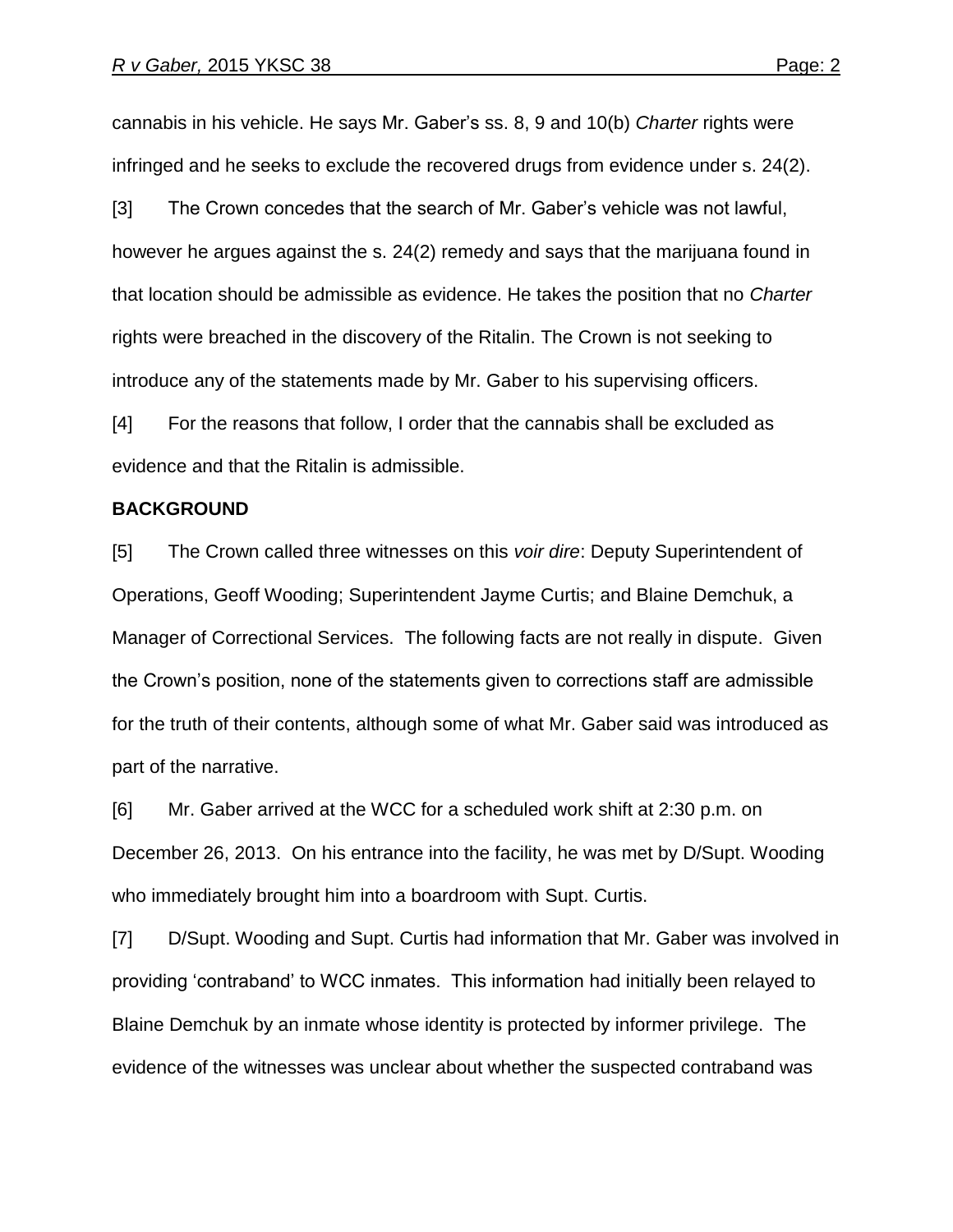illicit drugs or other items, such as cell phones or tobacco, which, while prohibited in the jail, are legally possessed outside the facility. D/Supt. Wooding and Supt. Curtis received the information on December 23, 2013, and believed it to be credible.

[8] On Mr. Gaber"s arrival in the boardroom, Supt. Curtis advised him of the allegation against him and told him that he was going to be searched by D/Supt. Wooding. After a search of his backpack revealed nothing, Mr. Gaber"s pockets were emptied. One of the items produced was a condom with what appeared to be pills inside. While Mr. Gaber initially said they were his, he was unable to explain what they were.

[9] This discovery led D/Supt. Wooding to retrieve Mr. Gaber"s car keys and head out into the parking lot to search his vehicle. Before he left the boardroom, Mr. Demchuk was called in to sit with Supt. Curtis and Mr. Gaber. Mr. Gaber was asked to write out information about the source and destination of the contraband drugs. D/Supt. Wooding subsequently returned to the boardroom with a vacuum-sealed package containing what appeared to be tobacco and marijuana, as well as a baggie with \$5 and \$20 bills. At this point Supt. Curtis called the RCMP.

[10] The RCMP arrived at 3 p.m. and Mr. Gaber was arrested at 3:27 p.m. He was given his first *Charter* warning at this time and he asked to speak with a lawyer.

[11] The pills were subsequently determined to be methylphenidrate, or Ritalin, and a total of 59 were seized. In addition, 120 grams of marijuana were recovered from Mr. Gaber"s vehicle.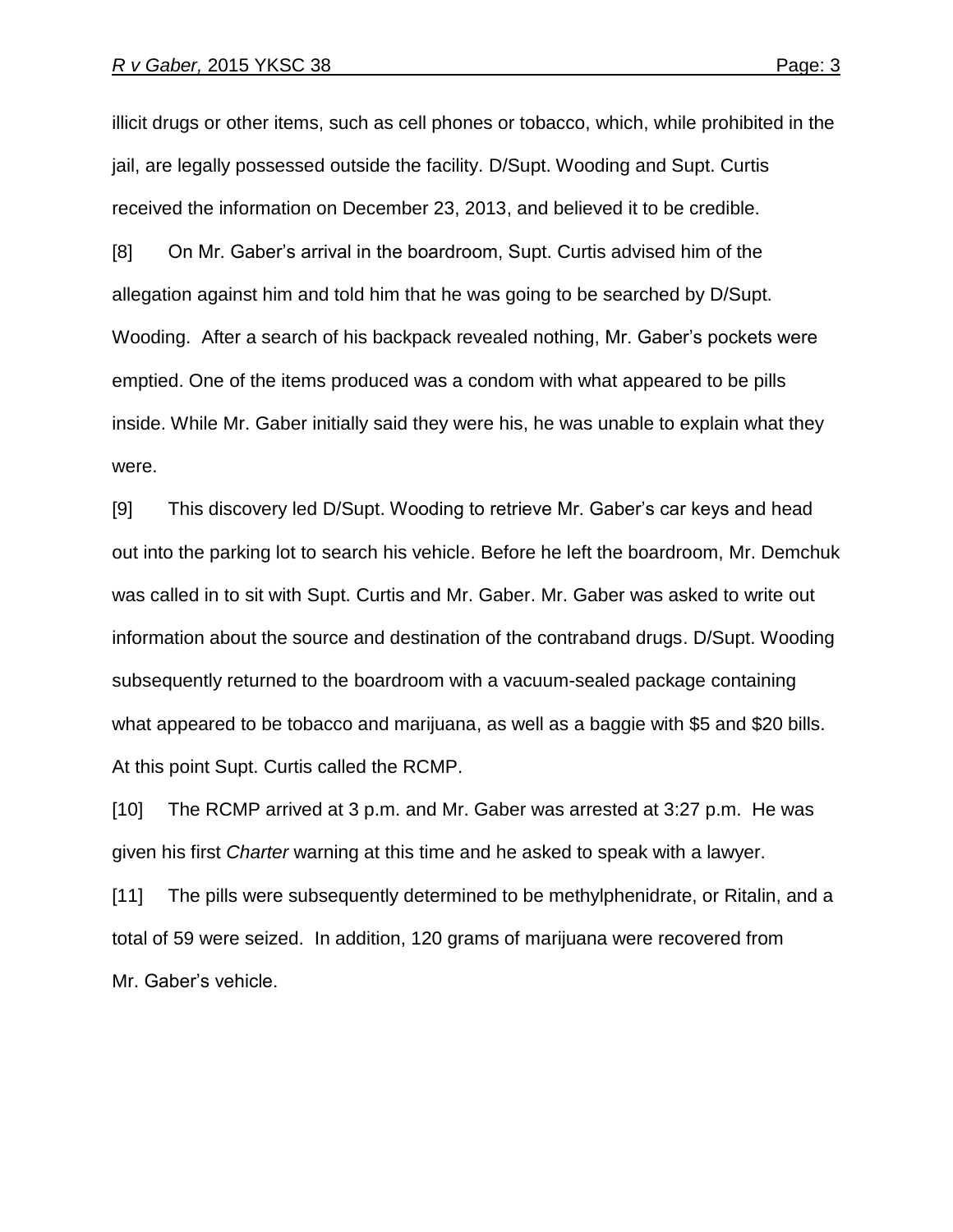#### **ISSUES**

[12] While agreeing on the basic unfolding of events, the defence and Crown take very different positions about the authority under which Supt. Curtis and D/Supt. Wooding brought Mr. Gaber into the boardroom, about the interactions in the boardroom and whether Mr. Gaber was detained such that his *Charter* rights were engaged, and obviously about whether the drugs found during the investigation should be admitted. As noted earlier, the Crown has conceded that the search of Mr. Gaber"s vehicle was not lawful, in that it was not authorized by the *Corrections Act, 2009,* S.Y. 2009, c. 3 ("the *Act"*) and associated regulations.

[13] Accordingly, the issues to be determined are:

- 1. Was the search of Mr. Gaber in the boardroom lawful?
- 2. Was Mr. Gaber detained and was his s. 10(b) *Charter* right to counsel engaged?
- 3. Should the drugs found on Mr. Gaber"s person and in his vehicle be excluded from evidence under s. 24(2) of the *Charter?*

## **THE BASIS FOR SEARCHING MR. GABER**

## **The** *Corrections Act* **and associated policies**

[14] Sections 20 through 22 of the *Act,* set out the parameters for searches of inmates and police prisoners (s. 20), search and detention of visitors (s. 21) and search and detention of staff members (s. 22). There is also a *Corrections Regulation* (O.I.C. 2009/250) that deals with searches of inmates and policy that sets out the procedures for searches of inmates, visitors and staff.

[15] Section 22 of the *Act* reads: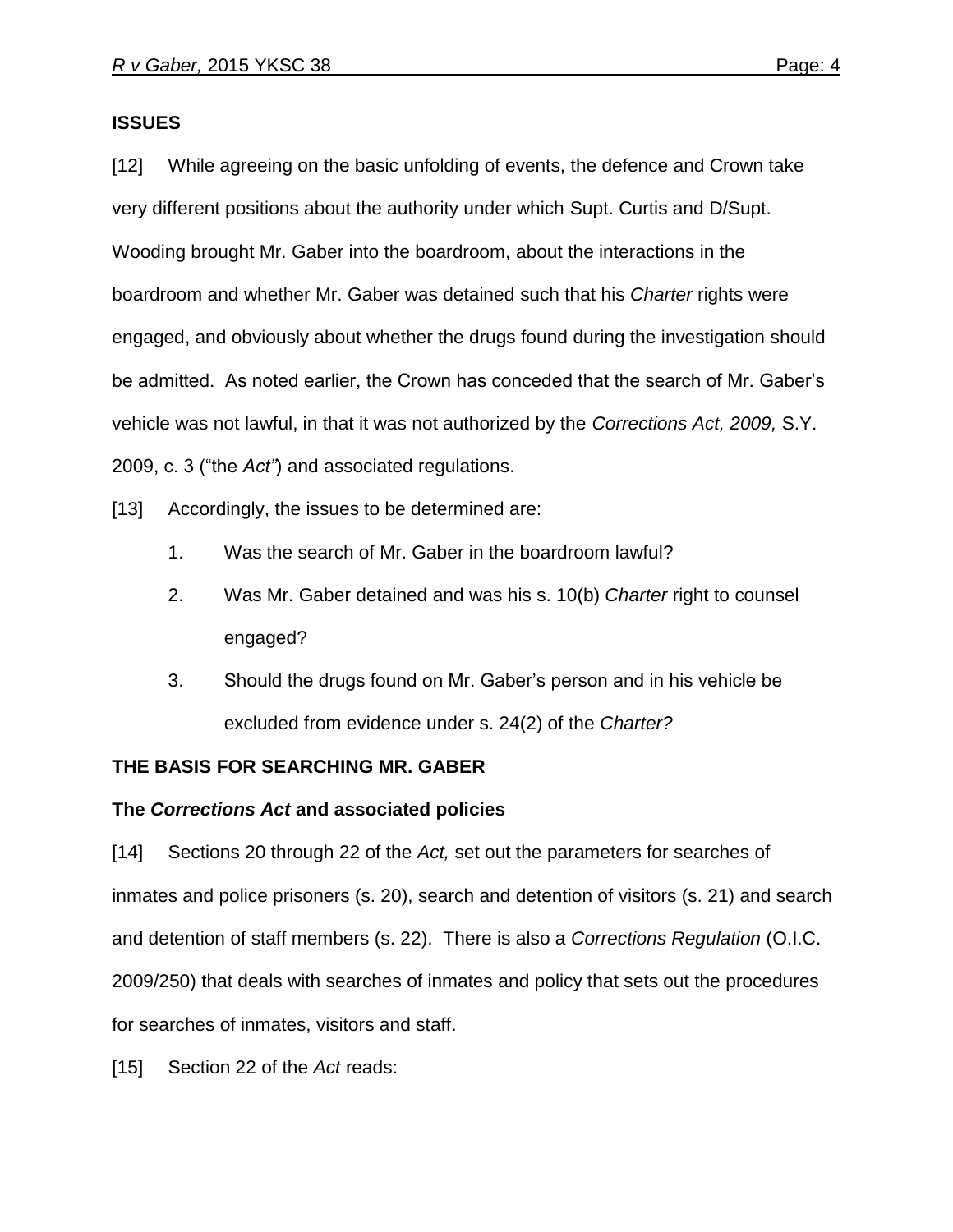*Search and detention of staff members* 22(1) An authorized person may without individualized suspicion conduct

(a) routine searches, authorized for security or safety purposes by the person in charge, of staff members entering or leaving or in the correctional centre, and of any personal possessions, including clothing, that staff members may be carrying or wearing; and

(b) random searches, authorized for security or safety purposes by the person in charge, of staff members' lockers.

(2) A staff member must not impede or obstruct an authorized person conducting a search under subsection (1).

(3) If an authorized person believes on reasonable grounds that a staff member is carrying contraband or is in possession of evidence relating to an offence under subsection 23(1) [contraband and trespassing offences]

(a) the authorized person may, with the staff member's consent, conduct a search of the staff member, the staff member's locker in the correctional centre and any personal possessions, including clothing, that the staff member may be wearing or carrying, in order to find the contraband or evidence; or

(b) the person in charge may authorize the detention of the staff member in order to obtain the services of the police.

(4) With the staff member's consent, a search under paragraph (3)(a) may include a strip search conducted in accordance with the Regulations.

(5) A strip search of a staff member must be conducted by an authorized person of the same sex as the staff member unless the delay that would be caused by complying with this requirement would result in danger to human life or safety.

(6) If contraband or evidence relating to an offence under subsection 23(1) [contraband and trespassing offences] is found in a search under subsection (1) or paragraph (3)(a),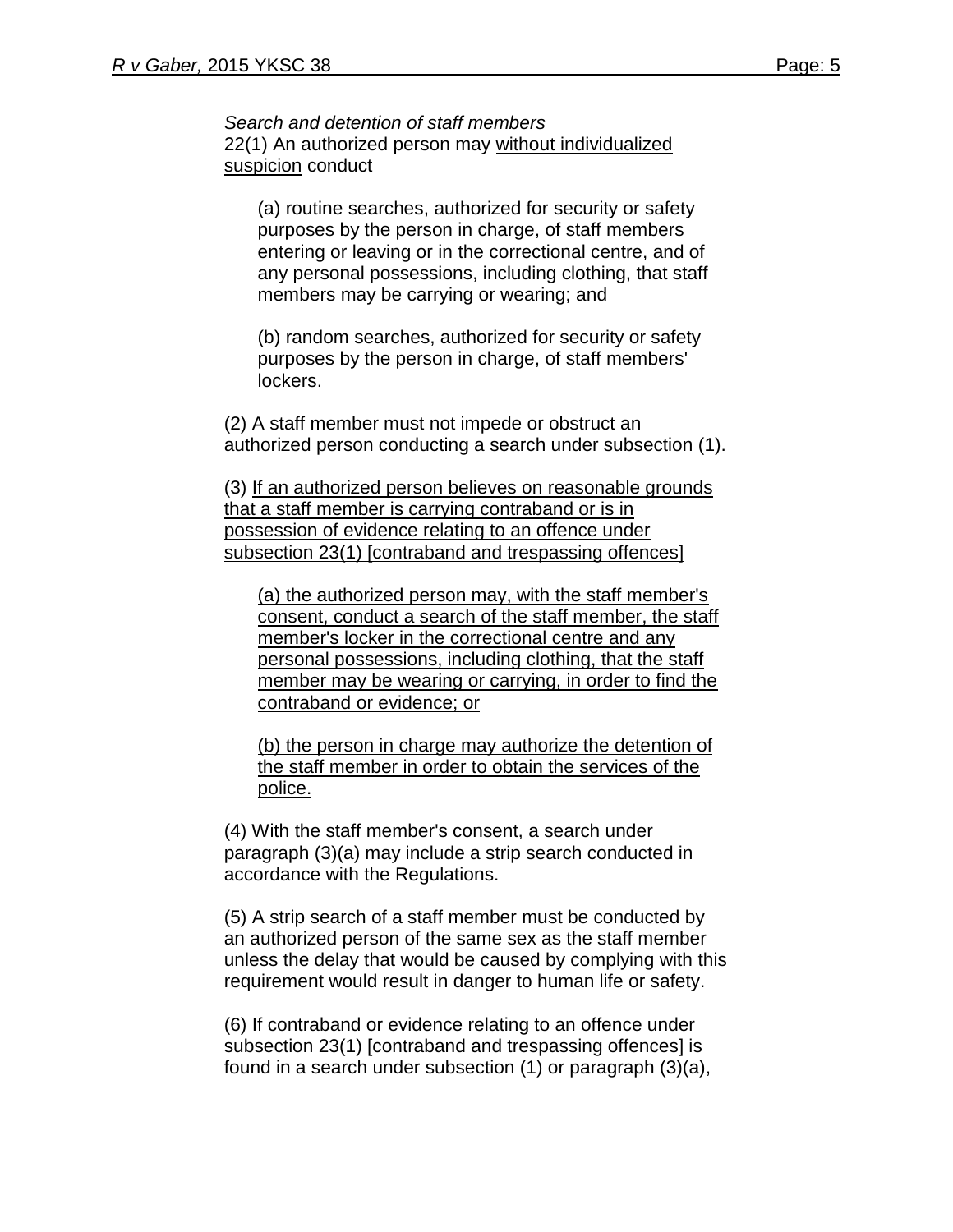the person in charge may authorize the further detention of the staff member in order to obtain the services of the police.

(7) A staff member detained under this section must

(a) be informed promptly of the reasons for the detention and of their right to retain and instruct counsel; and

(b) be given a reasonable opportunity to retain and instruct counsel. [my emphasis]

[16] Policy B 3.2 is titled "Searches" and it "sets out the authority and procedure for

conducting individual searches of inmates, visitors and other persons as well as

searches of inmate areas and vehicles".

[17] Under the heading "Searches of correctional centre staff", Policy B 3.2 states the

following:

24. Staff members, their lockers and effects may be searched, without individualized grounds, with the authorization of the Person In Charge.

25. The Person In Charge may specify a routine program of searches or may specify the search of a person or group of persons.

26. The search in section 24 may be a screening technique, a frisk search or, with the consent of the staff member, a strip search.

27. A staff member may not impede or otherwise refuse a search except for a strip search.

28. The Person In Charge may authorize the detention of a staff member who refuses a search or who is found with contraband to allow for the assistance of the police in the matter.

29. The requirements of section 23 of this policy apply equally to staff members who have been detained.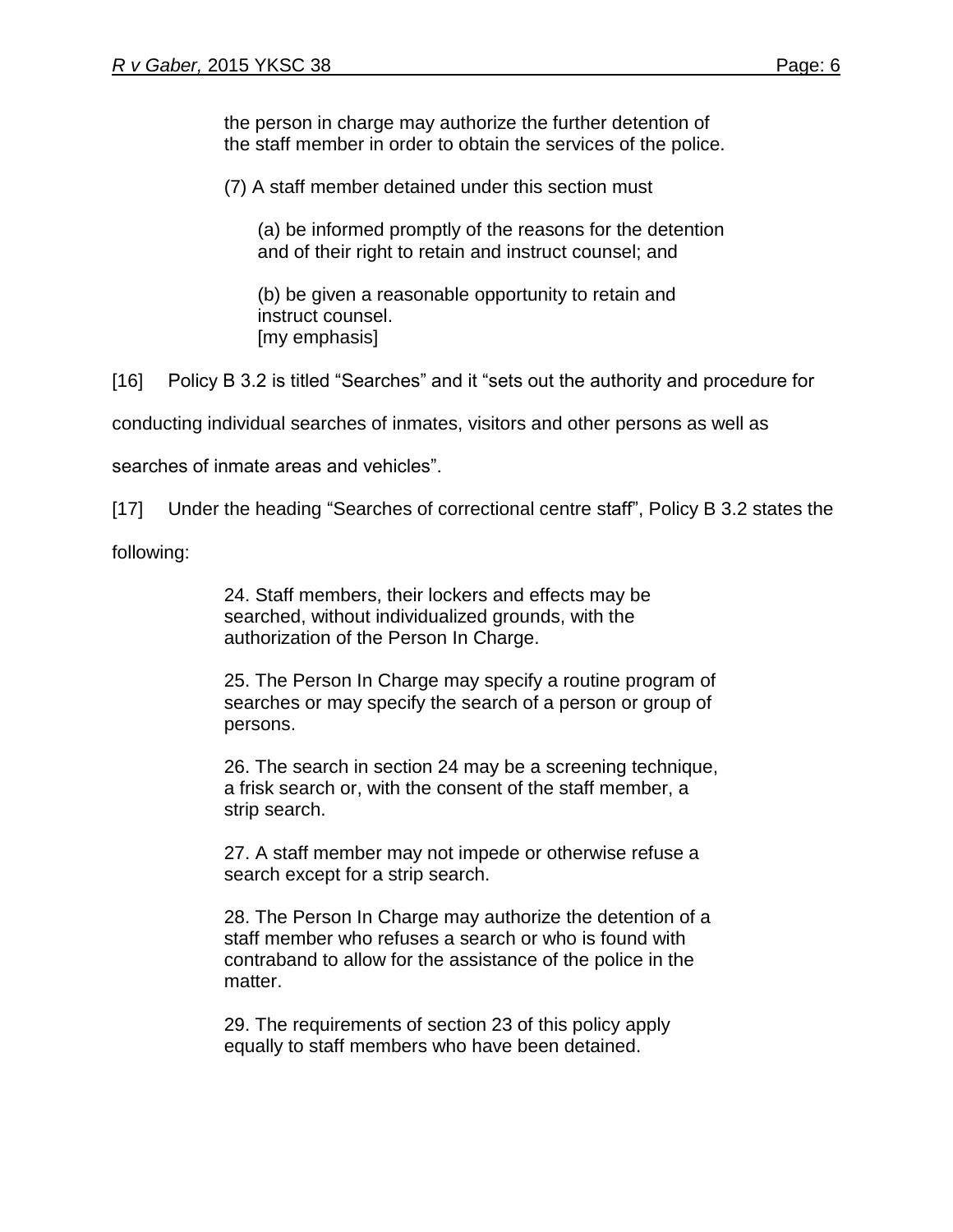[18] Section 23 of the policy requires that, on detention, a person, in that case a

visitor, must be promptly informed of the reason for their detention and given a

reasonable opportunity to retain and instruct counsel.

[19] Policy B 3.2 also indicates that "Correctional Officers may lawfully conduct

searches of ... vehicles entering correctional centre property" (s. 1.3). Further to this,

ss. 30 and 31 of the Policy ("Search of vehicles") read:

30. The Person In Charge may make rules under the authority of section 15 of the *Act* providing for searches, without individualized grounds, of any vehicles entering onto the grounds of a correctional centre.

31. Where the Person In Charge makes a rule described in section 30 of this policy, he or she must provide clear notice of that rule at all vehicular entrances to the correctional centre.

[20] Section 15 of the *Act* is a generic rule-making provision which requires the

person in charge to make rules, "not inconsistent with this *Act* and the Regulations", that

must include rules about the conduct and activities and inmates and "other matters

necessary or advisable for the maintenance of order and good management of the

centre" (s. 15(1)(c)). I note that ss. 15(2) and (3) require that inmates, but not staff or

visitors, be informed of and comply with the rules set by the person in charge**.** 

## **ANALYSIS**

## **Issue 1: Was the search of Mr. Gaber in the boardroom lawful?**

[21] It is trite law that policies and rules cannot provide authority that is not granted by legislation. To the extent that policies contemplate jurisdiction that is in excess of the legislative grant of jurisdiction, they are of no effect. Although s. 25 of the policy allows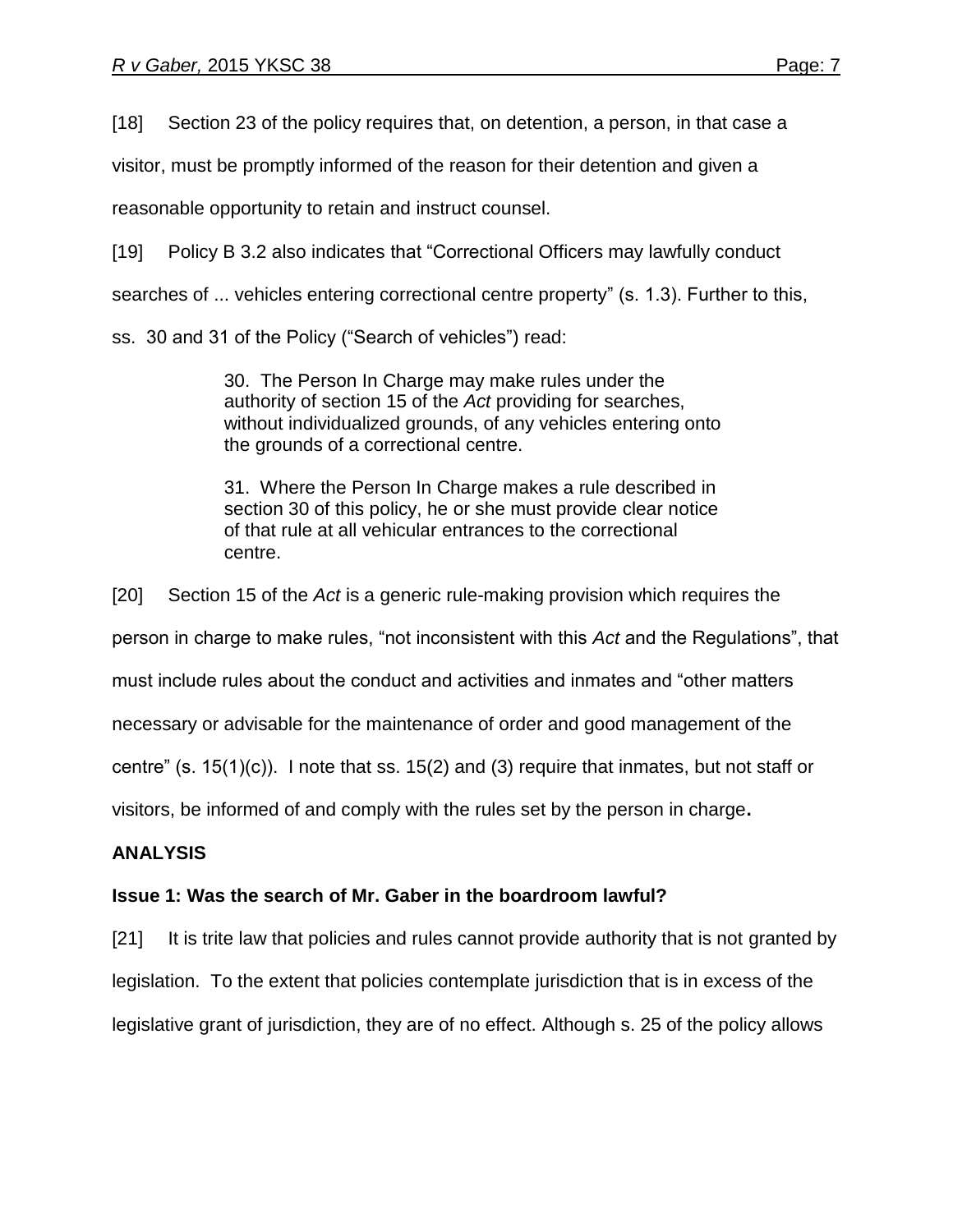the Person In Charge to "specify the search of a person or group of persons", in the context of jail staff, the search cannot be one outside the parameters set by the *Act.*  [22] The Crown says that the informer"s tip about Mr. Gaber was not sufficiently reliable to provide reasonable grounds for a belief that he was committing a contraband offence. The Crown therefore takes the primary position that Supt. Curtis and D/Supt. Wooding were acting under s. 22(1) of the *Act*, despite having what he admits was an individualized suspicion with respect to Mr. Gaber. In the Crown"s submission, there is a legislative "gap", in that the *Act* does not permit the search of a staff member when there is individualized suspicion falling short of reasonable grounds to believe. In order to fill the gap, it must be the case that the type of search contemplated in s. 22(1) is possible in the circumstances of an individualized suspicion as well as in the absence of such suspicion.

[23] In the alternative, the Crown says that the investigation of Mr. Gaber was outside of the search provisions of the legislation. Rather it occurred in an employment or workplace context, and Mr. Gaber had some kind of a work-related reason to cooperate. [24] While defence counsel agrees that the informer"s tip was not reliable and that Supt. Curtis and D/Supt. Wooding were not acting pursuant to any legislative authority, he disagrees with there being a gap to be filled and says simply that Mr. Gaber was unlawfully detained and searched.

[25] Although, as the Crown points out, employees at correctional centres have a reduced expectation of privacy at work and are subject to heightened scrutiny (*R. v. March*, 2006 ONCJ 62), there are limits expressly placed on that scrutiny by the *Corrections Act*. Subject to my comments below on detention, I do not believe that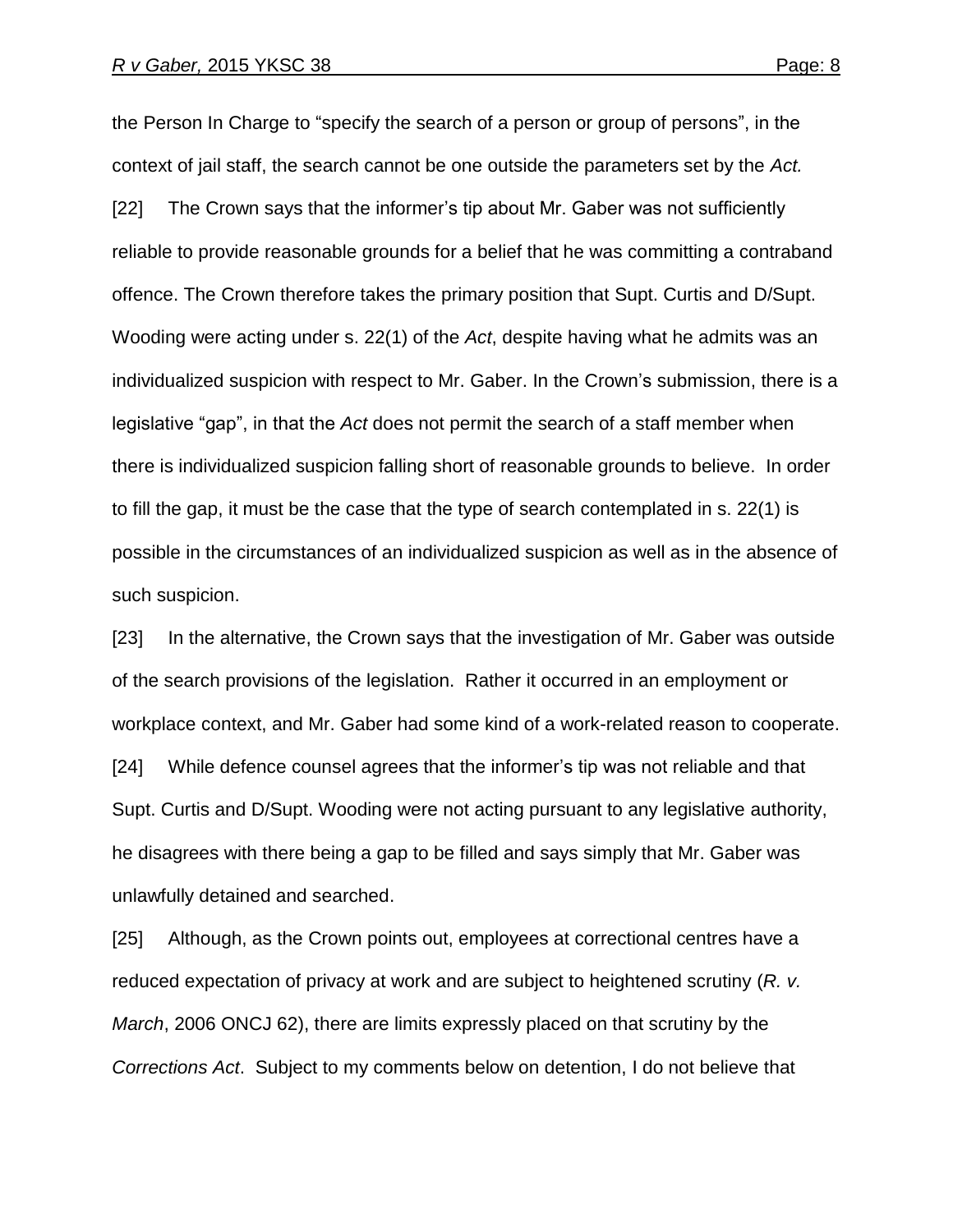there are other general employment law principles that would displace the *Act* and provide for more permissive searches.

[26] I not agree with the Crown that there is a gap in the legislation. However, I accept that the search powers under s. 22(1) are available to authorized persons acting with individualized suspicion as well as to authorized persons acting without individualized suspicion. In either case, what the *Act* permits are random searches of staff members' lockers and routine searches of staff members and their personal possessions. What the Act does not permit on grounds falling short of reasonable belief is a targeted search directed at one individual. Routine is defined by the Oxford Dictionary as "performed as part of a regular procedure rather than for a special reason". The singling out of Mr. Gaber for an individual search in the jail"s boardroom was obviously premised on a "special reason".

[27] It is also illogical that the Crown's position would allow for more intrusive searches on the basis of a suspicion than on the basis of reasonable grounds for belief. If the Crown"s view of the legislation is accepted, it would be possible for WCC authorities to target and search a staff member without their consent on a less robust suspicion foundation, while requiring the same authorities to obtain consent where their grounds for suspecting a staff member of a contraband offence are significantly stronger. This is problematic.

[28] The *March* case filed by the Crown provides a rationale for the legislative scheme as it is drafted. In *March,* the accused Correctional Officer was charged with possession of marijuana. In the Ontario legislation, as with this legislation, there is a power to search an employee with "reasonable cause to believe that [the] employee is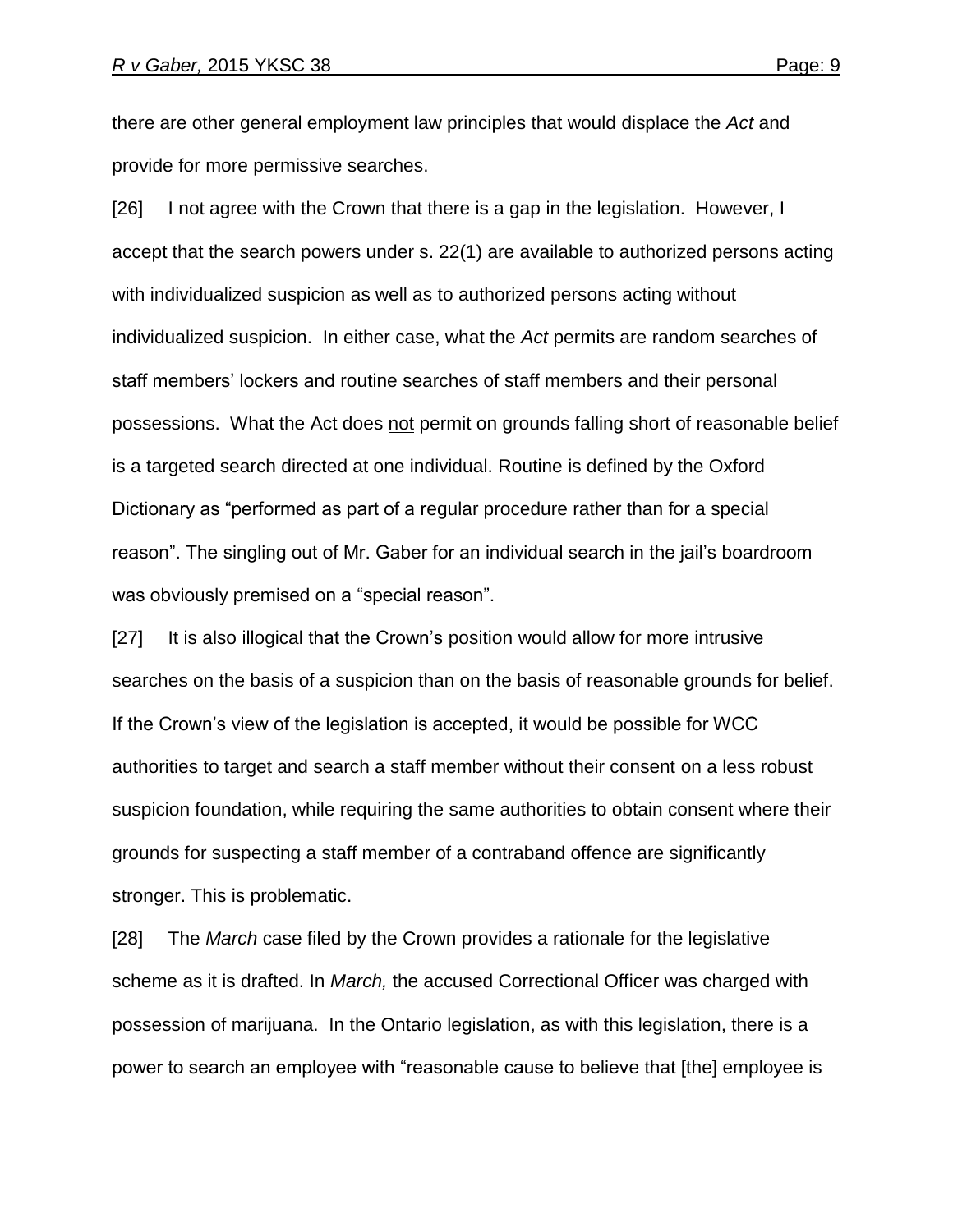bringing or attempting to bring contraband into or out of the institution". There, as here, the interest in Mr. March began with a tip from a confidential informant. In response to the tip, surveillance of Mr. March was undertaken, and the Chief of the Correctional Investigation and Security Unit observed what appeared to be a contraband drop, with Mr. March picking up two coffee cups with rolling papers, money, and two bales of tobacco from the parking lot immediately before reporting to his shift. This gave the Superintendent the reasonable cause to authorize a search.

[29] In considering Mr. March"s *Charter* arguments about the lawfulness of the search, which were ultimately unsuccessful, McKerlie J. noted the appropriateness and necessity of administrative investigations, which in the case of Mr. March utilized surveillance in advance of Mr. March"s detention and search, in order to ensure that the suspicions rose to the requisite level of reasonable cause.

[30] It is clear that the search conducted by Supt. Curtis and D/Supt. Wooding was targeted and premised on the informer"s tip. It is equally clear, given the concession of the Crown, the fact that the tip was not corroborated, and the evidence of Blaine Demchuk that such allegations are fairly commonplace, that the individualized suspicion held about Mr. Gaber did not objectively rise to the level of reasonable grounds for a belief that he was bringing contraband into the jail. Despite the submission of the Crown, Supt. Curtis and D/Supt. Wooding were not incapacitated by a legislative gap at this point; they had the option of conducting an investigation and using tools such as surveillance to elevate the suspicion to reasonable grounds.

[31] As described above, the *Act* does not allow for the targeted search of an employee based on a suspicion. The *Act* permits routine or random searches without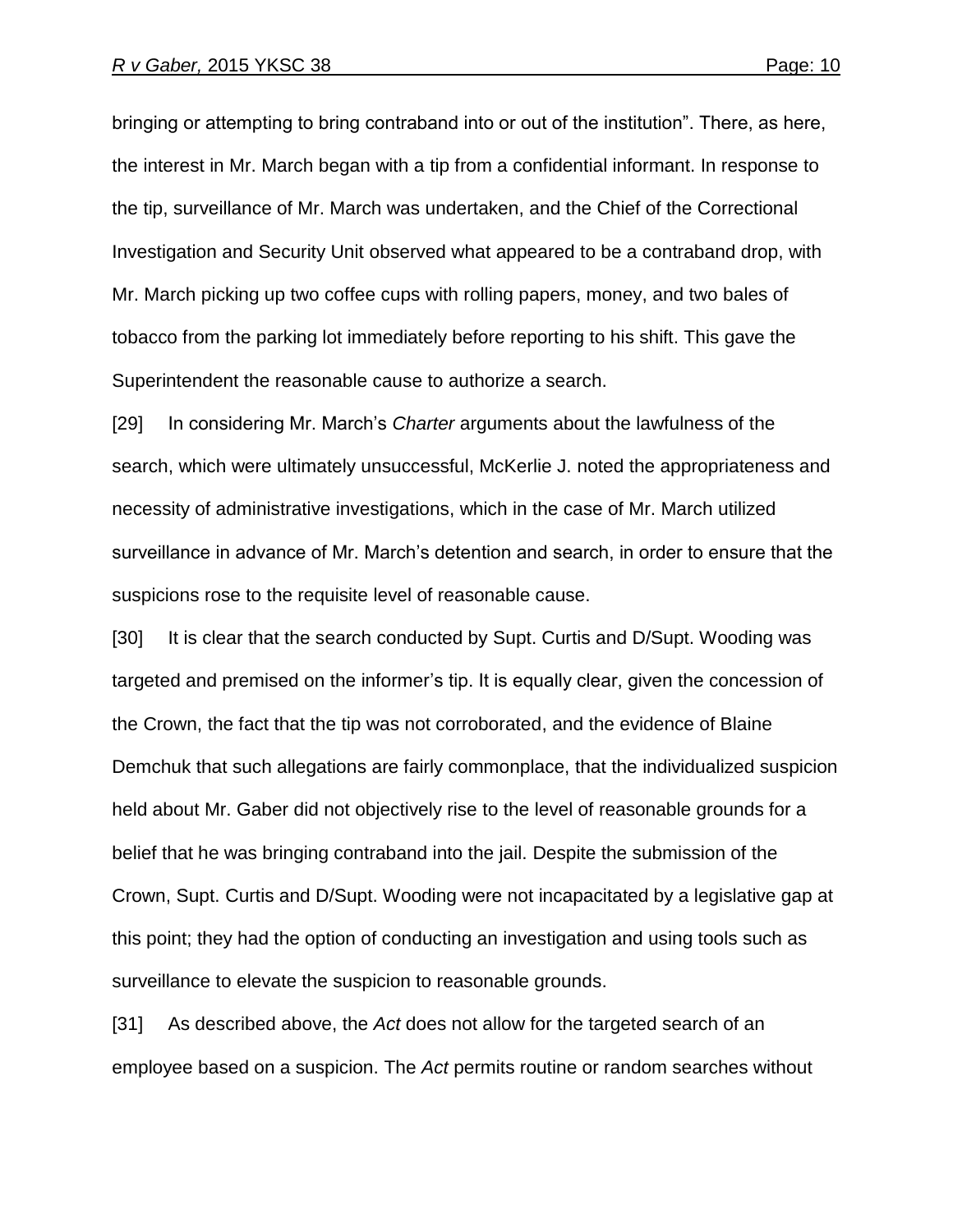individualized suspicion and in my view such routine searches may also be carried out when a suspicion is present. What is not authorized on the basis of an individualized suspicion is the targeted search of an individual; more robust information about the suspected activity is required. By searching Mr. Gaber on grounds that fell short of reasonable grounds for belief, Supt. Curtis and D/Supt. Wooding acted outside the ambit of the search authority granted by s. 22 of the *Act*. Moreover, even if there were reasonable grounds to believe that Mr. Gaber was carrying contraband, they would have had to obtain his consent before searching him under s. 22(3), and there was no real suggestion that Mr. Gaber so consented. While a requirement for consent may seem like it could essentially thwart any search power held by the authorized person, as observed in *March*, the failure of a staff member to consent could lead to disciplinary consequences, including dismissal from employment. Alternatively, where the reasonable grounds threshold is reached, it is open to the authorized person to detain the staff member and involve the RCMP in any subsequent investigative steps, including a search pursuant to a warrant or to arrest.

[32] I conclude that the search of Mr. Gaber on his entry into the boardroom was not authorized by law and was therefore unreasonable and a breach of his s. 8 right to be secure against unreasonable search.

**Issue 2: Was Mr. Gaber detained and was his s. 10(b)** *Charter* **right to counsel engaged?** 

[33] All three of the Crown's witnesses went to significant lengths to explain that Mr. Gaber was not detained. They maintained that this was the case both before and after the discovery of the pills, despite the fact Mr. Demchuk, who stands 6"4" and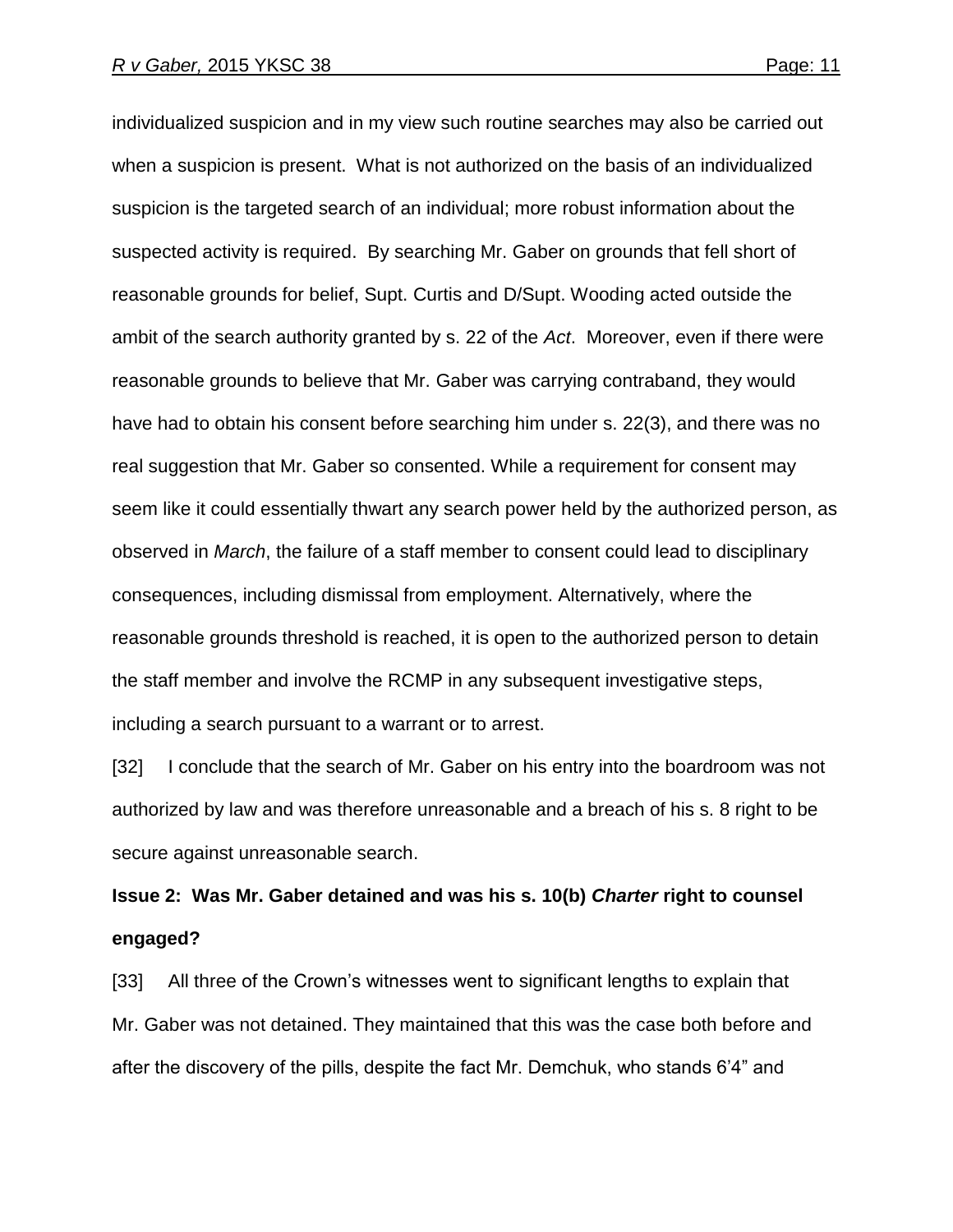weighs over 250 pounds, was called in to, in the words of D/Supt. Wooding, "supervise Mr. Gaber" while his car was being searched. Supt. Curtis and Blaine Demchuk did at least concede that leaving would not have been simple for Mr. Gaber. While he was not informed that he was detained and therefore, in their view, was not detained, they did say that if he had attempted to leave the room after the pills were recovered, "a decision" would have had to have been made, and Supt. Curtis testified that he would have asked him to stay.

[34] The position that Mr. Gaber was not detained after the Ritalin pills were produced is simply not tenable. While it is true that the pills had not been identified, the manner of their packaging and the inability of Mr. Gaber to identify them obviously moved Supt. Curtis and D/Supt. Wooding into a situation where they had reasonable grounds to believe that Mr. Gaber was committing a criminal offence, beyond any institutional infraction that they may have suspected before. Indeed, D/Supt. Wooding testified inchief that he realized Mr. Gaber was in possession of something illegal once the pills were produced. According to Supt. Curtis, Mr. Gaber at this point also volunteered that there was marijuana in his car. Further, both D/Supt. Wooding and Supt. Curtis were concerned enough to bring Mr. Demchuk, a physically-imposing individual, into the boardroom to keep an eye on things. Whether or not Mr. Gaber was formally advised he was detained, given the discovery the pills, the revelation that there was marijuana in his car, the fact that D/Supt. Wooding was headed out to search his vehicle, and the presence of Mr. Demchuk, a reasonable person in Mr. Gaber"s position would have concluded that he had no choice but to stay where he was (see *R. v. Suberu,* 2009 SCC 33).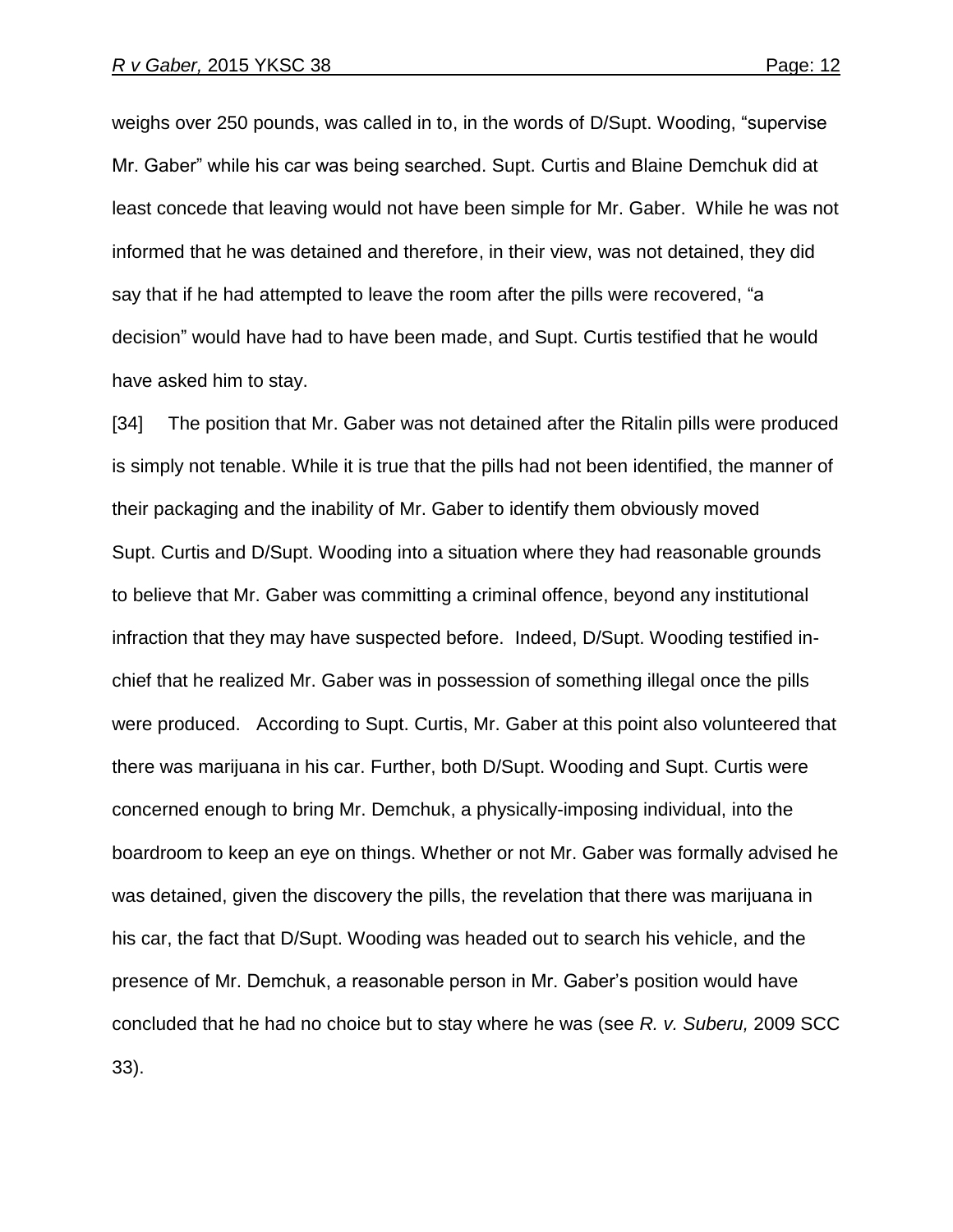[35] It is less obvious that Mr. Gaber was detained when he was first brought into the board room by D/Supt. Wooding, although defence counsel urges this finding as well. [36] In *R. v. Vandenbosch*, 2007 MBCA 113, Steele J.A. in a majority decision, found that, while *Charter* concerns are generally engaged when prison officials single out an individual and step outside of routine administrative searches, they are generally not engaged if the intervention is preventative rather than about law enforcement (paras. 29 and 51). *Vandenbosch* also likens the expectation of liberty and privacy in a prison to that of a border.

[37] Given the legislation and policy in the area, it should be clear to anyone working at the WCC that they may be subject at any time to routine or random searches of their person and/or belongings, or, especially if contraband allegations are as commonplace as suggested, to investigations into those allegations.

[38] Here, the decision to intercept Mr. Gaber at the start of his shift and bring him into the boardroom to question him about the allegations did not amount to a detention. While Mr. Gaber would have no doubt been uncomfortable leaving and may have faced administrative consequences for doing so, the decision of his employer to confront him in this manner about a contraband-related allegation was appropriate.

[39] I find that Mr. Gaber was detained from the point at which the pills were discovered. Given s. 22(7) of the *Act* and s. 23 of Policy B 3.2, Mr. Gaber should have at this point been informed promptly of his right to retain and instruct counsel and given a reasonable opportunity to do so. The failure of Supt. Curtis and D/Supt. Wooding to provide Mr. Gaber his right to counsel in these circumstances amounts to a breach of Mr. Gaber"s s. 10(b) *Charter* right*.*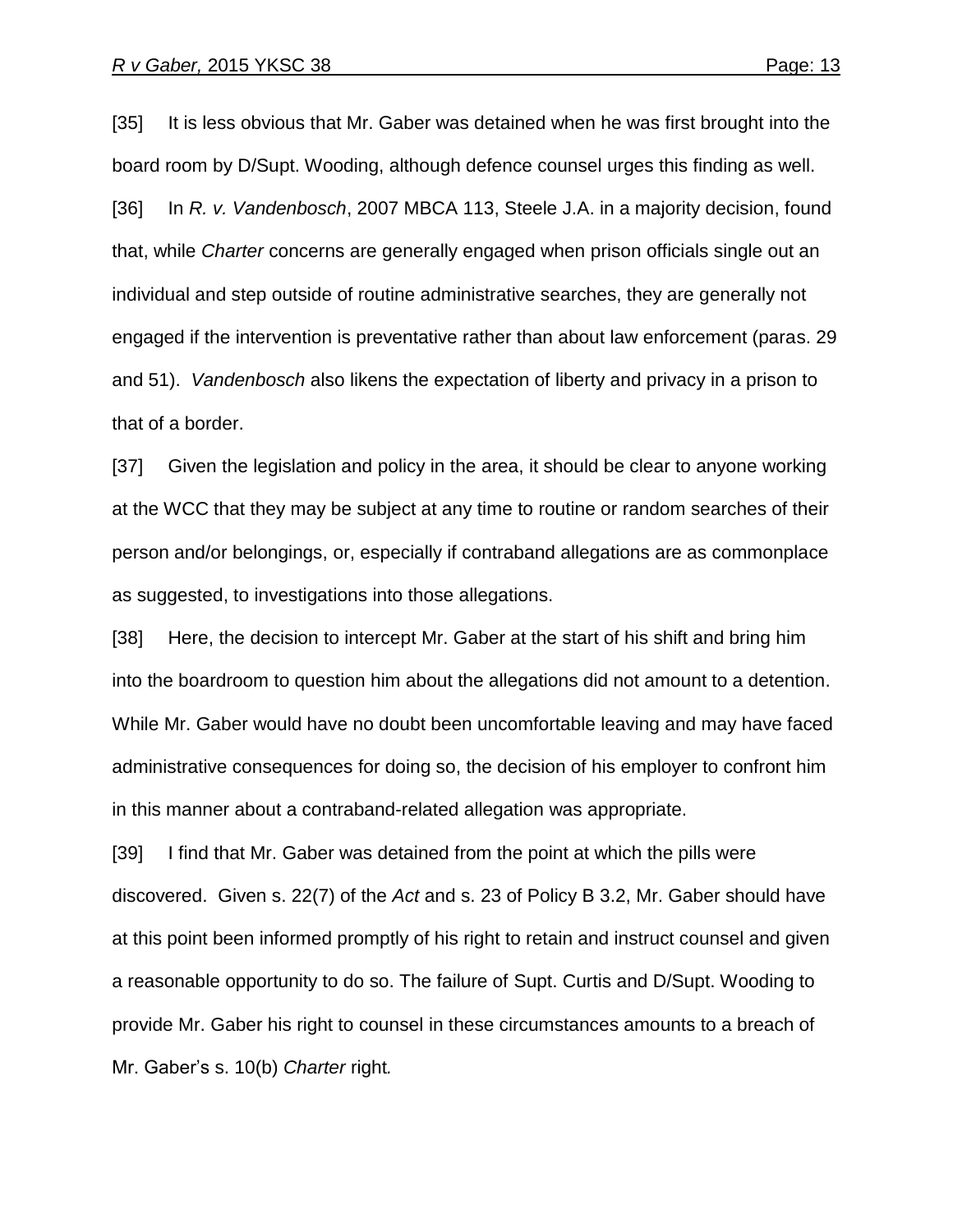[40] It should be noted that defence counsel"s *Charter* application also referenced a breach of s. 9, although virtually all of the argument was subsumed by submissions on s. 8 and s. 10(b). On the evidence, I do not find that Mr. Gaber"s s. 9 right to be free from arbitrary detention was breached.

# **Issue 3: Should the drugs found on Mr. Gaber's person and in his vehicle be excluded from evidence under s. 24(2) of the** *Charter***?**

[41] I have found breaches of Mr. Gaber"s ss. 8 and 10(b) *Charter* rights. The search of Mr. Gaber in the boardroom was done outside of the scope of searches permitted by the *Corrections Act,* and was not done pursuant to law. Similarly, the search of his vehicle, which the Crown concedes was unlawful, represents a breach of s. 8. I further determined that Mr. Gaber was detained from the point at which D/Supt. Wooding located condom-wrapped pills in his pocket and that he was not promptly advised of his right to counsel, as is required by both the *Corrections Act* and s. 10(b) of the *Charter.*  [42] The remaining question is whether these breaches should result in the exclusion of the drugs from evidence. Section. 24(2) of the *Charter* states:

> (2) Where, in proceedings under subsection (1), a court concludes that evidence was obtained in a manner that infringed or denied any rights or freedoms guaranteed by this Charter, the evidence shall be excluded if it is established that, having regard to all the circumstances, the admission of it in the proceedings would bring the administration of justice into disrepute.

## **The** *Grant* **framework**

[43] In *R. v. Grant,* 2009 SCC 32, the Supreme Court of Canada reiterated the purpose and focus of s. 24(2) and set out the factors relevant to its application. The section is essential to maintaining the integrity of, and public confidence in, the justice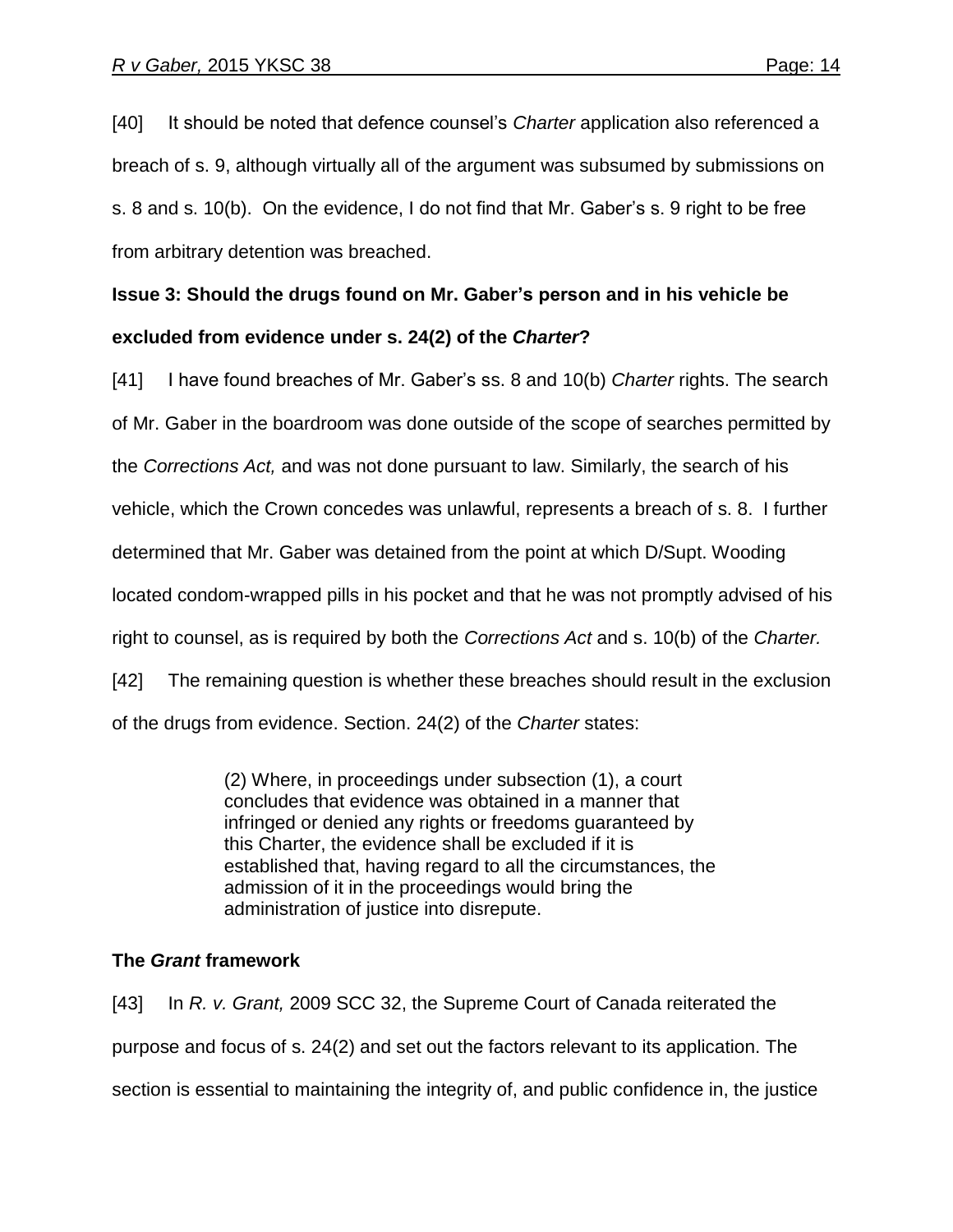system (para. 68). It has a prospective and societal focus, and is aimed at systemic concerns (paras. 69 and 70). An inquiry under s. 24(2) is objective and asks whether a reasonable person, informed of all the relevant circumstances and the values underlying the *Charter*, would conclude that the admission of the evidence would bring the administration of justice into disrepute (para. 68).

[44] The factors to be considered are: (i) the seriousness of the *Charter-*infringing state conduct, (ii) the impact of the breach on the *Charter-*protected interests of the accused, and (iii) society"s interest in the adjudication of the case on its merits.

#### **(i) The seriousness of the** *Charter-***infringing state conduct**

[45] The more severe or deliberate the state conduct leading to the *Charter* violation, the greater the need for the courts to dissociate themselves from the conduct by excluding evidence. While an inadvertent or minor violation may not favour the exclusion of evidence, a wilful or reckless disregard of *Charter* rights will have a negative effect on the public confidence in the rule of law. Extenuating circumstances may attenuate the seriousness of a breach, as will good faith on the part of the investigator. Wilful or flagrant disregard for the *Charter* or deliberate conduct in violation of established standards tend to support exclusion.

[46] In this case, there were three distinct *Charter* breaches.

[47] The first breach of s. 8 of the *Charter* flowed from the initial search of Mr. Gaber when he was brought into the boardroom for an investigation into the allegation about contraband. Although the Crown conceded that the informant"s tip did not rise to the level of reasonable grounds for belief, from the testimony of Supt. Curtis and D/Supt. Wooding it seems that they were operating as if they had these grounds. Indeed,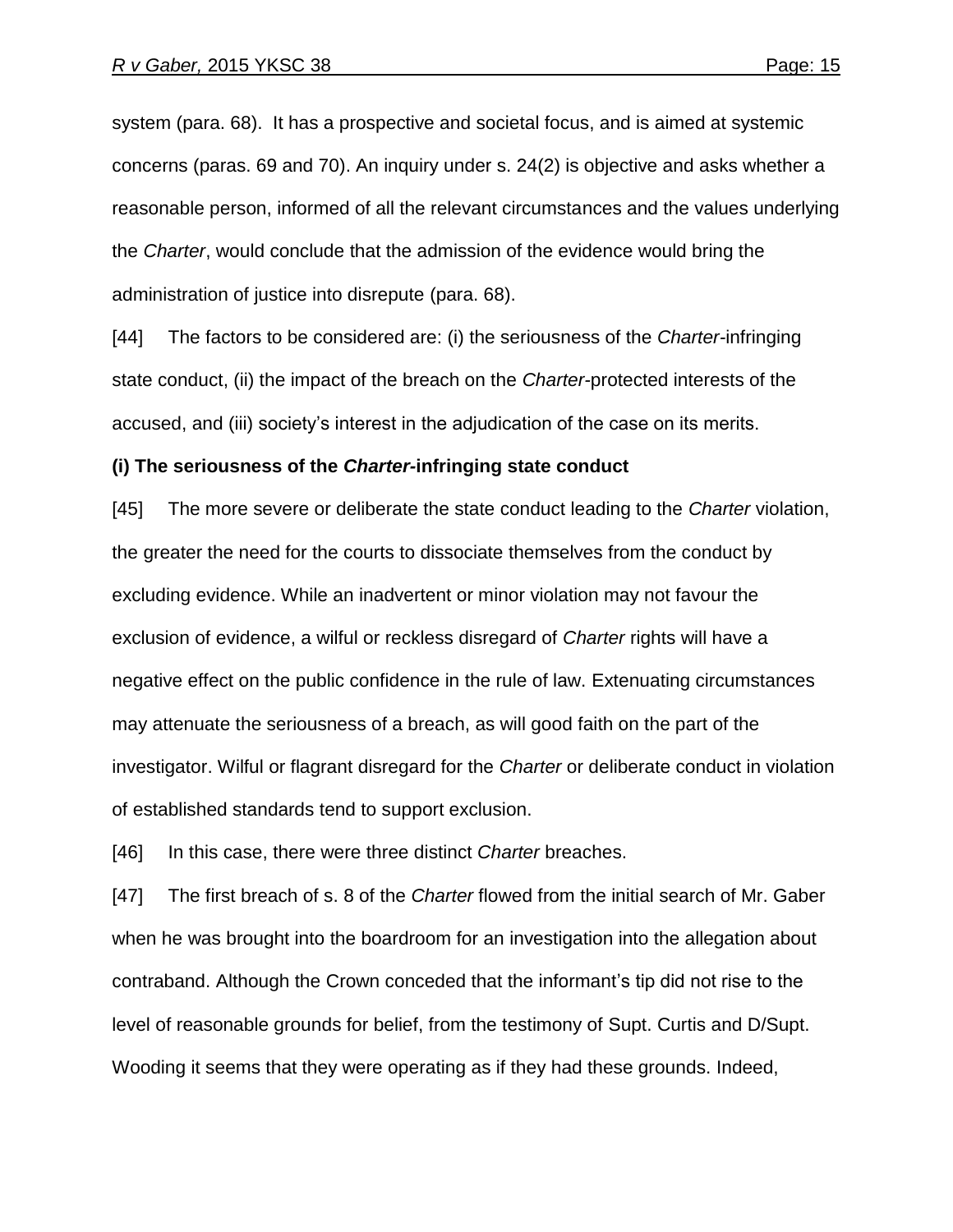D/Supt. Wooding testified to his view that they "had ample reasonable grounds" based on the information from the informant. Supt. Curtis was less clear about the strength of his belief, calling the initial interview and search with Mr. Gaber an "investigation into information".

[48] Regardless of the strength of the grounds, s. 22 of the *Corrections Act* is clear that non-routine searches of specific staff members for cause can only be done with consent. Absent such consent, the person in charge has the option of detaining the staff member and bringing in the police.

[49] There was no real suggestion that Mr. Gaber consented to the search that was conducted. Although D/Supt. Wooding initially framed the search of Mr. Gaber"s backpack, jacket and pockets as a request, when pressed, both he and Supt. Curtis described advising Mr. Gaber that he was going to be searched. Although Mr. Gaber said "okay", Supt. Curtis testified in-chief that he did not specifically ask for consent or ask if it was okay to search him. I find that there was no consent sought, and that, even with a subjectively flawed view of the strength of the grounds underpinning the search, there was a failure on the part of Supt. Curtis and D/Supt. Wooding to comply with their authority under the legislation. While on its own, this breach is not particularly severe or deliberate, it is more troubling in the context of the subsequent excesses of authority and in light of what was at times evasive and self-serving evidence given by Supt. Curtis and D/Supt. Wooding in particular, and which will be discussed below.

[50] The second breach, also of s. 8, was with respect to the search of Mr. Gaber"s vehicle in the parking lot. Although Policy B 3.2 purports to give authority to search vehicles in the WCC parking lot, the Crown conceded the breach as there is no source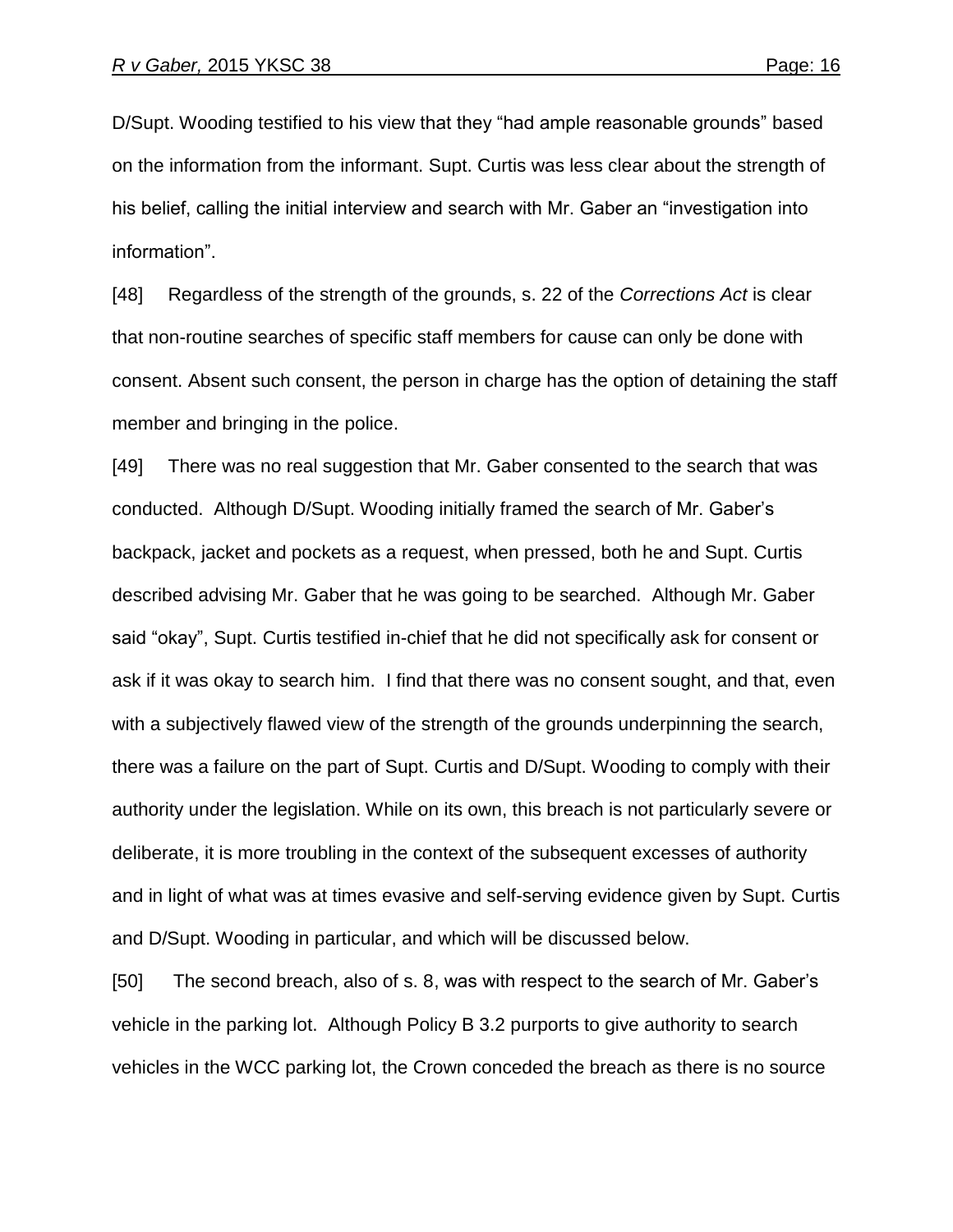for this jurisdiction in the *Act* or Regulations. The *Act* refers to searches of visitors, including any personal possessions, including clothing, that are being carried or worn into the facility, but does not go further (s. 21). The provision is similar for staff members (s. 22). Section 15, which the Policy relies on, clearly contemplates the making of rules for inmates and its scope cannot be expanded to authorize searches not otherwise addressed by the search provisions of the *Act*. The internal WCC policy cannot confer jurisdiction that the *Act* does not grant. While the conduct of D/Supt. Wooding and Supt. Curtis may not have been deliberate, the breach was as a result of flawed but pervasive operational policy, a factor that increases the severity of the breach.

[51] The third *Charter* breach is, in my view, the most serious. Once suspiciouslywrapped and unidentified pills had been discovered on Mr. Gaber, it should have been clear to everybody that he was facing very real criminal jeopardy. In his examination-inchief, Supt. Curtis was asked at what point he realized Mr. Gaber was in possession of something illegal, as in criminal, and his response was "That would be after he pulled the pills from his pocket that were condom wrapped".

[52] In addition to this direct evidence, the actions taken by Supt. Curtis and D/Supt. Wooding strongly imply that they recognized the criminal jeopardy Mr. Gaber was in; they called a third corrections officer, Mr. Demchuk, into the boardroom to, in D/Supt. Wooding"s words, "supervise Mr. Gaber" and also set about compelling Mr. Gaber to write out the details of his drug trafficking transactions.

[53] Nonetheless, throughout cross-examination, all three of the Crown witnesses either evaded questions about whether Mr. Gaber was detained or outright denied that he was. All relied on the fact that "[Mr. Gaber] was not told he was detained", although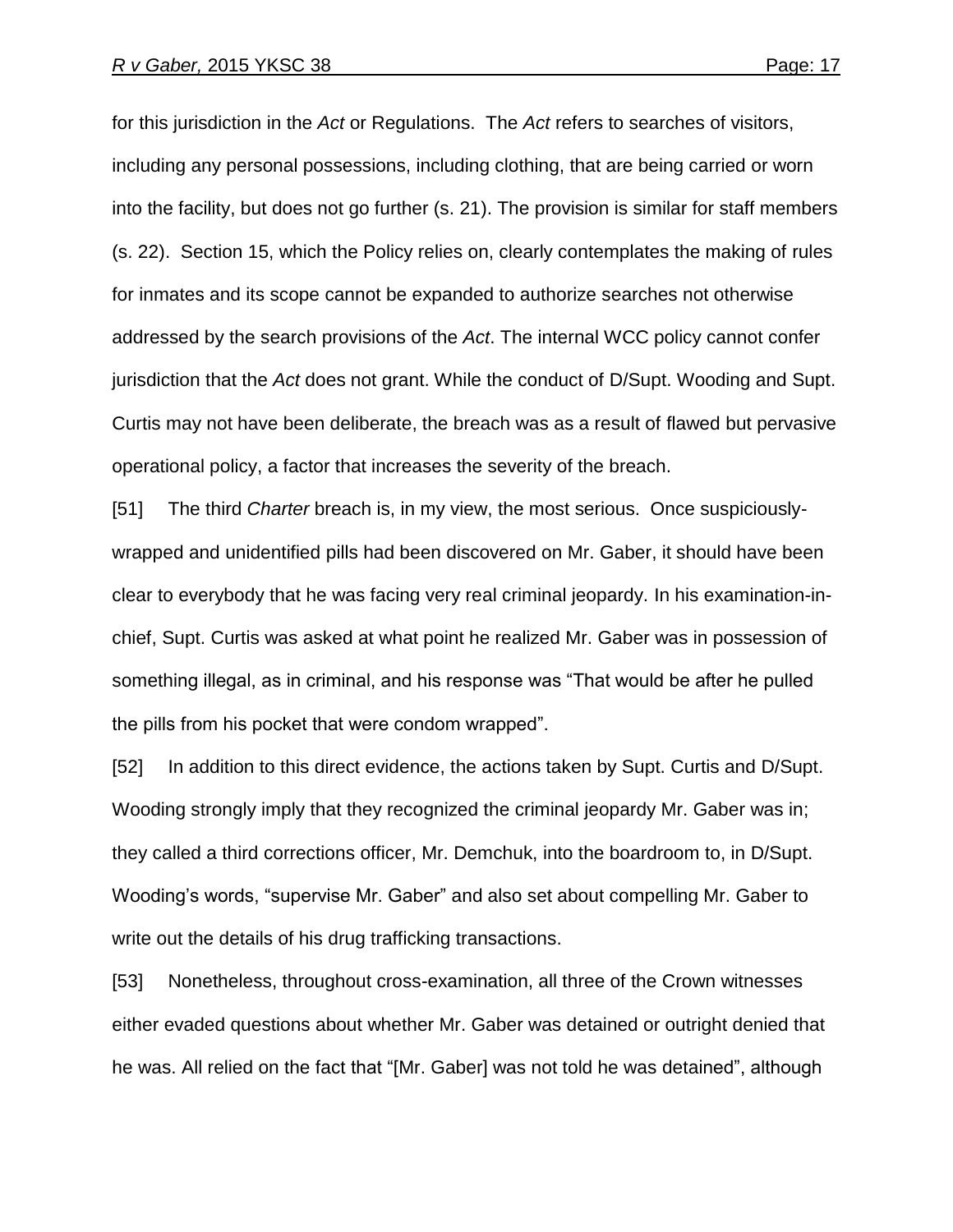they varied within their own evidence at points on whether he would have been able to leave. For example, in-chief, D/Supt. Wooding said that Mr. Gaber would have been allowed to leave after the pills were discovered, but then conceded that if he got up and left, they would have had to decide whether to detain him or not. In the context of his earlier evidence about Mr. Demchuk coming in to "supervise Mr. Gaber", this characterization of the detention is not credible. Similarly, although Supt. Curtis was candid about his belief that Mr. Gaber was trafficking drugs in the institution, and indeed sought and received a lot of details about that activity from Mr. Gaber, he also evaded questions about Mr. Gaber"s detention status with the same recital about not telling Mr. Gaber he was detained. Supt. Curtis did go further than D/Supt. Wooding and concede that he would have asked Mr. Gaber to stay, although this was only after he was confronted with having given that evidence at the preliminary inquiry.

[54] The inference I draw from the responses to lengthy questioning in this area is that D/Supt. Wooding and Supt. Curtis are deliberately disavowing a detention in order to justify their decision to not give Mr. Gaber his right to counsel and defend their actions in gathering self-incriminating evidence through both oral and written statements. Apart from offending the *Charter*, they knew or ought to have known that the failure to advise Mr. Gaber of his right to counsel was in explicit contravention of WCC legislation and policy and their persistent investigation in the absence of providing access to a lawyer is reprehensible.

[55] I accept that despite rather lengthy career experience in and with prisons, both D/Supt.Wooding and Supt. Curtis have not often been called on to detain individuals other than the inmates they supervise. D/Supt. Wooding testified that in 28 years he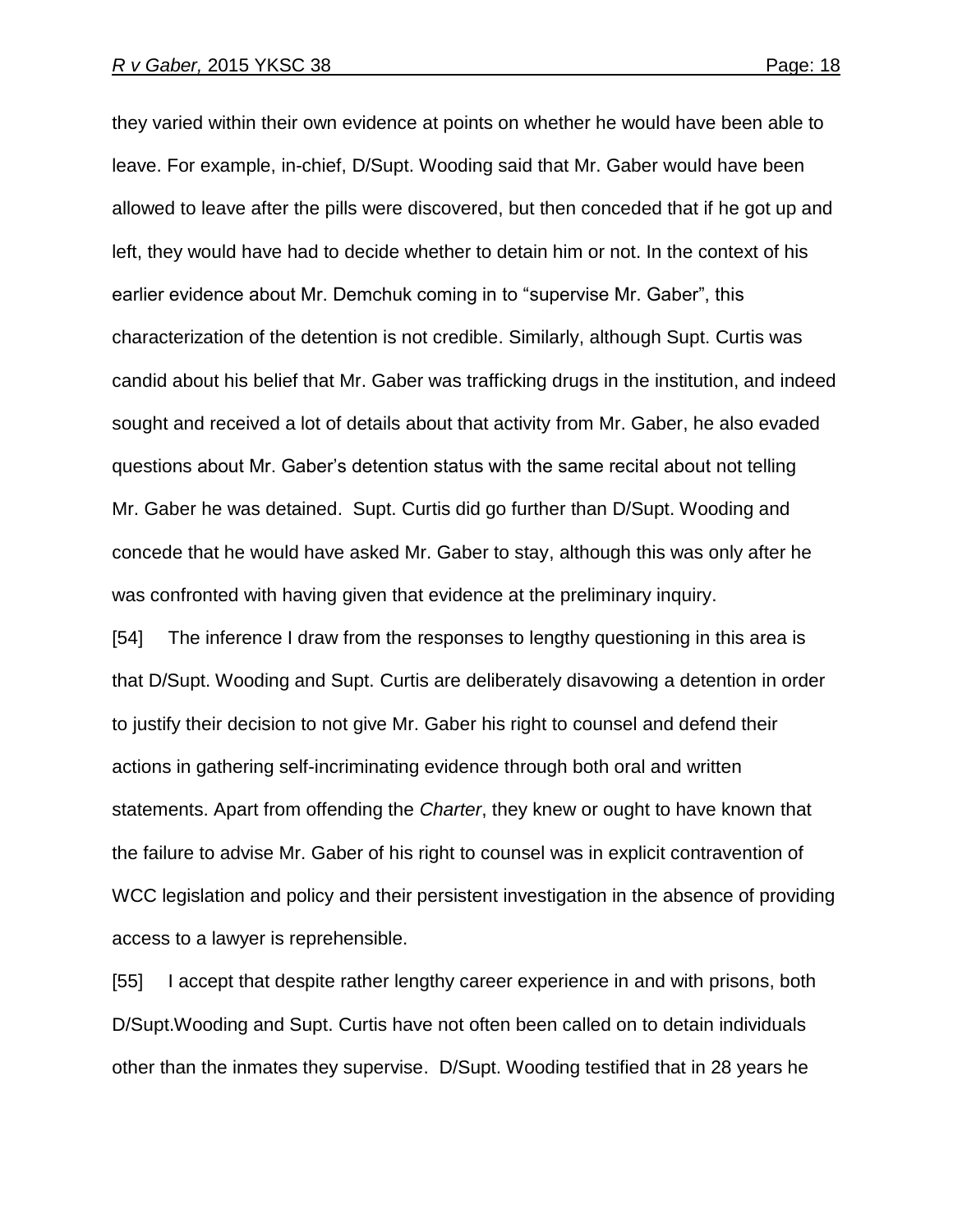could not recall ever detaining an individual, and Supt. Curtis, who has been in corrections for 19 years, had never before searched a staff member for contraband. While this could provide an explanation for the problematic way this investigation unfolded and bolster the position that the Superintendent and Deputy Superintendent were acting in good faith, it is, to say the least, disturbing that corrections employees in such senior positions are unaware of the characteristics of a detention or will go to such great lengths to justify their view that an individual is not detained until he is told he is. More troubling yet is their conduct in gathering inculpatory statements from Mr. Gaber without any consideration of allowing him to call a lawyer.

[56] Although I have doubts about the sincerity of the detention evidence given by all three corrections officers, my view that D/Supt. Wooding"s evidence about Mr. Gaber"s detention status was disingenuous is bolstered by the fact that he has in the past been judicially criticized for undermining *Charter* rights in the course of his employment. This was in the context of a position he held as an Inspector with the B.C. Investigation and Standards Office and while he was acting in a role intended to provide independent investigation and review of inmate complaints and discipline. In *R. v. Bacon*, 2010 BCSC 805, McEwan J. found that Mr. Wooding engaged in "a degree of collaboration with the police and [Surrey Pretrial Services Centre] that appears at odds with the responsibilities of the ISO" and collaborated with the police and the detention facility in a notionally independent investigation into institutional restrictions placed on Mr. Bacon. McEwan J. also found that Mr. Wooding acted to thwart "FOI [Freedom of Information]" requests by offering to destroy documents he was provided by the Deputy Warden of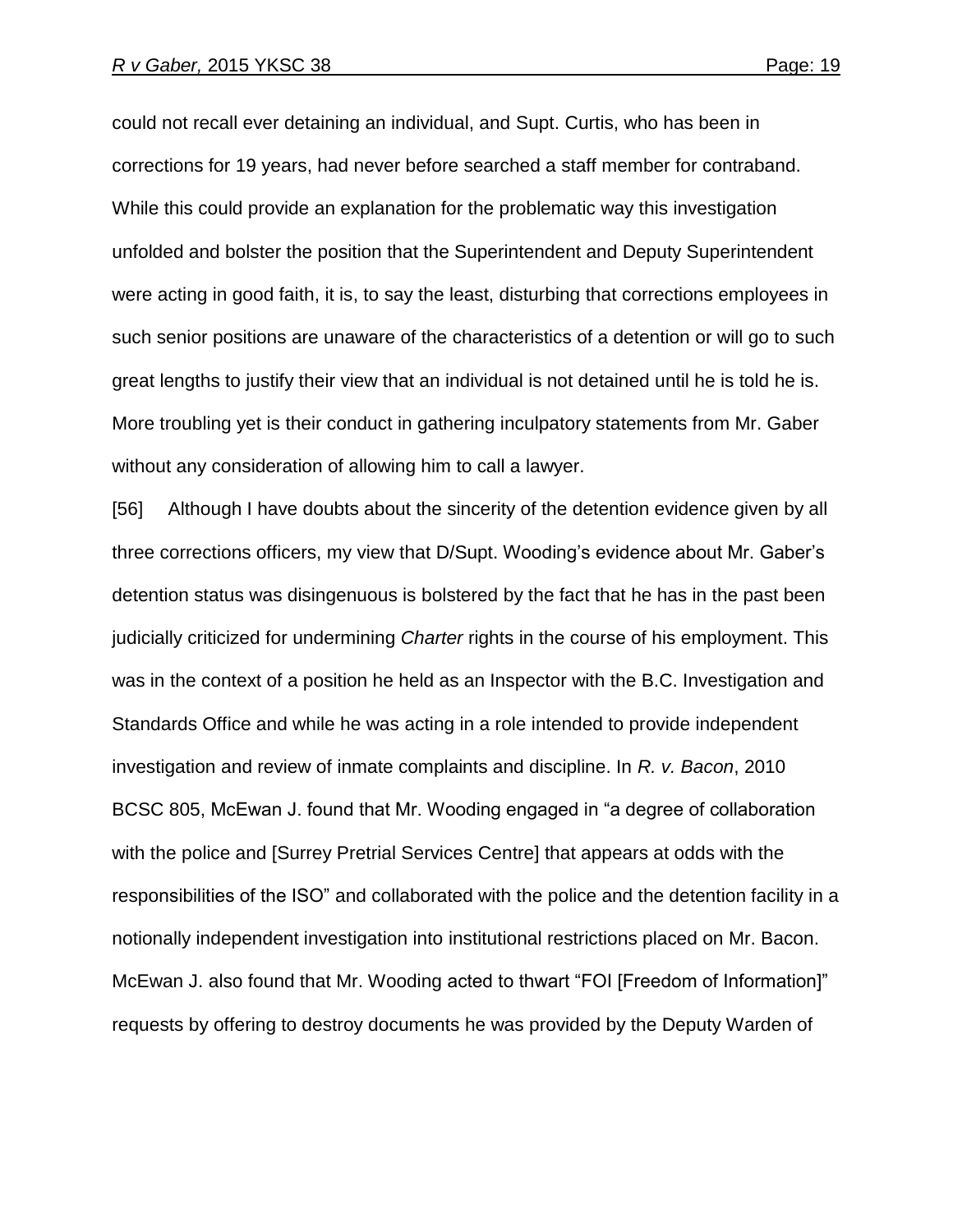the facility. This past conduct further detracts from his credibility with respect whether the errors in the investigation into Mr. Gaber arose in good faith.

[57] While each individual breach described here may not be characterized as severe or deliberate in isolation, the cumulative effect of multiple breaches is relevant to a determination about the overall seriousness of the *Charter-*infringing conduct. In *R. v. Lauriente,* 2010 BCCA 72, the British Columbia Court of Appeal reaffirmed the principles established in the pre-*Grant* case *R. v. Bohn,* 2000 BCCA 239, and specifically concluded that in a situation where there are multiple *Charter* breaches, each of which, taken individually, may not favour exclusion of evidence, a trial judge is "entitled to have regard to all of [the] breaches, both in placing the seriousness of the individual breaches in context, and, more particularly, in determining whether this pattern of disregard of the *Charter* by the authorities could bring the administration of justice into disrepute" (para. 39). *Grant* also has language to this effect, noting at para. 75 that "evidence that the *Charter*-infringing conduct was part of a pattern of abuse tends to support exclusion".

[58] Given the seriousness of the s. 10(b) breach, the flawed institutional policy that led to the s. 8-infringing vehicle search, and the overall pattern of disregard or ignorance of the *Charter* and the provisions of the *Corrections Act,* this factor tends to heavily support exclusion of the drug evidence found in Mr. Gaber"s possession.

#### **(ii) Impact on the** *Charter-***protected interests of the accused**

[59] This factor considers the seriousness of the impact of the *Charter* breach on the *Charter-*protected interests of the accused and assesses the extent to which the breach actually undermined those interests. A breach can have a fleeting and technical impact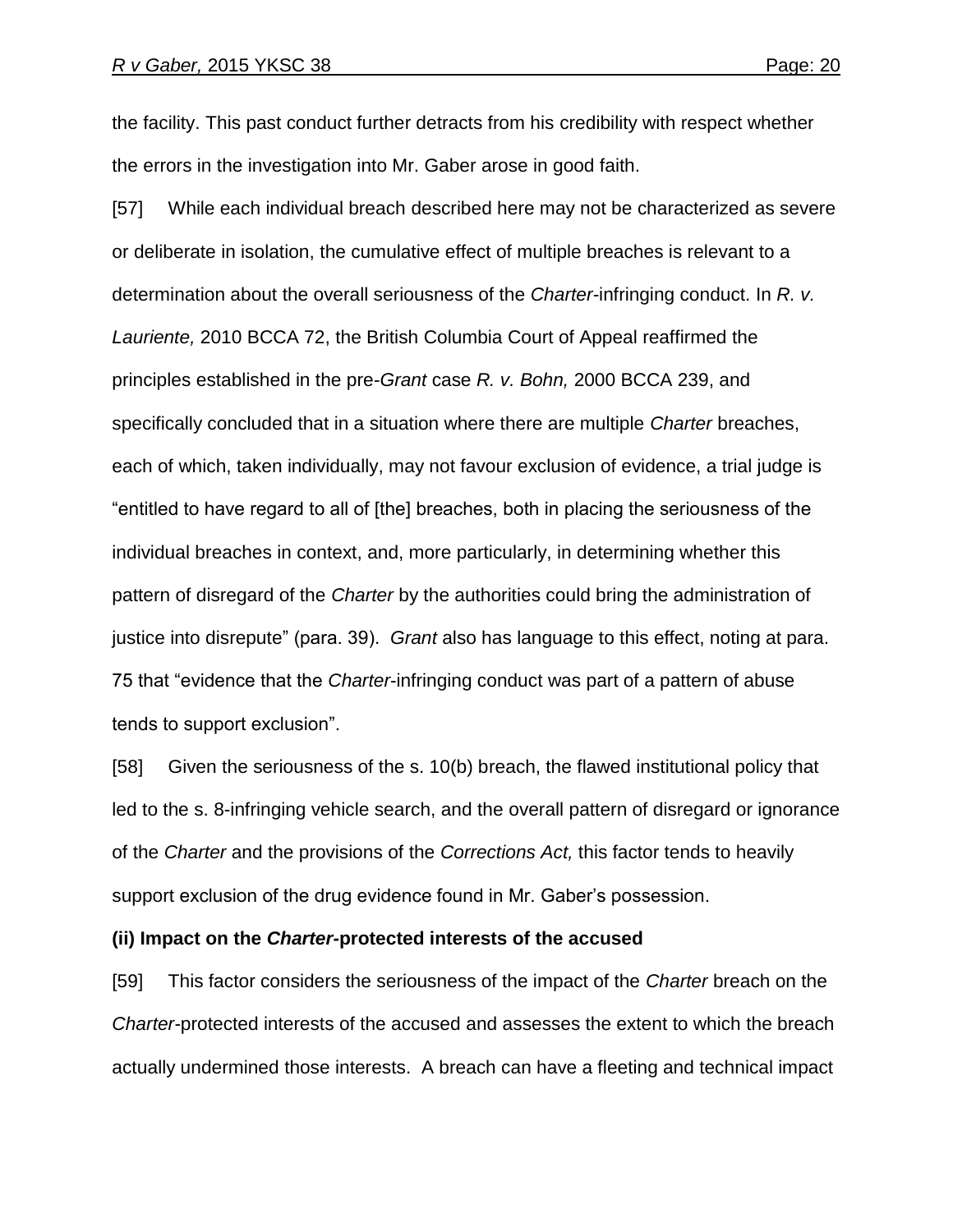or it can have a profoundly intrusive impact. In the case of a s. 8 breach, the higher the expectation of privacy in an area, the more serious the breach.

[60] In terms of the first s. 8 breach in the context of the unauthorized search of Mr. Gaber"s pockets and backpack, I do not find that the impact on his *Charter*protected right to privacy or human dignity was high. Mr. Gaber was an employee at a jail, a place where there are reduced expectations around privacy. As an officer in contact with inmates being housed at the facility, the legislation provides that he can be subject to random and routine searches of his clothing and belongings. His expectation of privacy in the places searched was low as was the impact of the search.

[61] The search of Mr. Gaber"s vehicle had a somewhat more serious impact on his *Charter*-protected interests. While the WCC"s reasons for instituting a policy about vehicle searches are understandable and in keeping with legislation elsewhere in the country, Yukon"s *Corrections Act* does not provide for such searches. A vehicle owner has a reasonable expectation of privacy in his or her car. However, given the sign in the parking lot, which advises that all persons and vehicles are subject to search, and the internal policy to that effect, I do find that, regardless of the legality of the search, Mr. Gaber"s expectation of privacy was considerably attenuated in the circumstances. [62] In contrast, the s. 10(b) breach had a significant impact on Mr. Gaber"s *Charter*protected right to silence, as well as on his liberty and autonomy interests. Mr. Gaber was not only detained without being advised of his right to counsel but was also questioned at some length about the details of the offences he was suspected of. In what I assume is in recognition of this serious incursion on Mr. Gaber"s interest in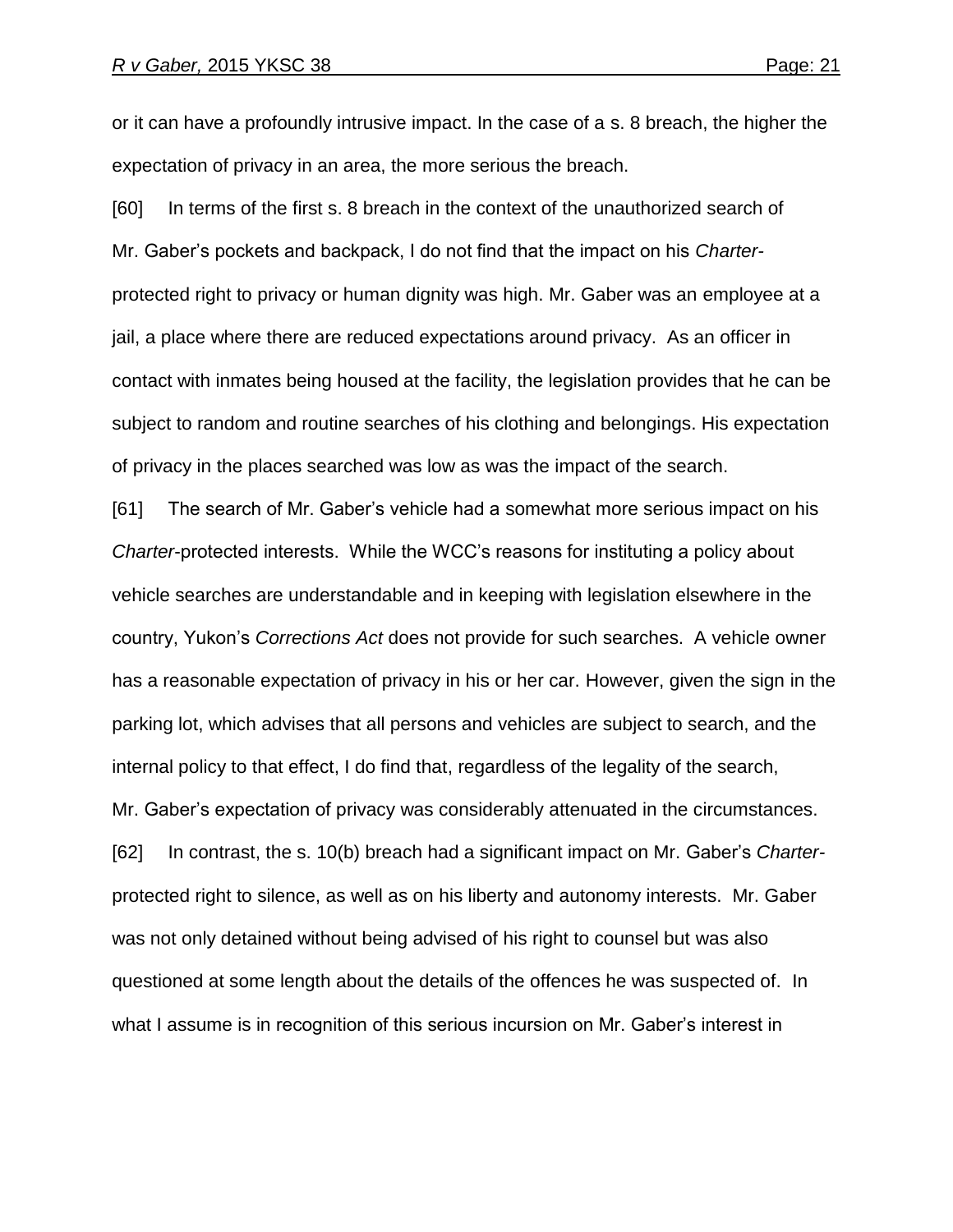choosing whether or not to speak to authorities, the Crown has agreed that the statements made to Supt. Curtis and D/Supt.Wooding should be excluded.

#### **(iii) Society's interest in an adjudication on the merits**

[63] This final factor requires a consideration of whether the truth-seeking function of the trial process will be better served by admitting versus excluding the evidence. The reliability of the evidence is an important factor in this inquiry; something which is not at issue with respect to drug evidence. This factor weighs in favour of admission.

#### **Balancing**

[64] The issue is whether the drugs found in the course of the investigation should be excluded from evidence at Mr. Gaber"s trial.

[65] With respect to the marijuana found in Mr. Gaber"s car, it is excluded. While the impact on Mr. Gaber"s *Charter*-protected privacy interest was relatively low and the drugs are clearly reliable, the improper conduct of Supt. Curtis and D/Supt. Wooding during this phase of the investigation was serious. I say this taking into account both the s. 8 and the s. 10(b) *Charter* breaches. Although Mr. Gaber"s car would have undoubtedly been searched at some point, the s. 10(b) breach still had a temporal, if not causal, effect on the discovery of the marijuana in the vehicle. The nature of the right to counsel breach and the subsequent efforts of Supt. Curtis and D/Supt. Wooding, and to a lesser extent, Mr. Demchuk, to deny Mr. Gaber"s detained status in this *voir dire* reflect a wilful disregard or even disdain of the *Charter* on the part of the investigating officers. Similarly, the s. 8 breach is made more serious by the fact that the warrantless search of the car on the WCC property was expressly permitted by flawed institutional policy that had the potential to make such unlawful searches commonplace. The